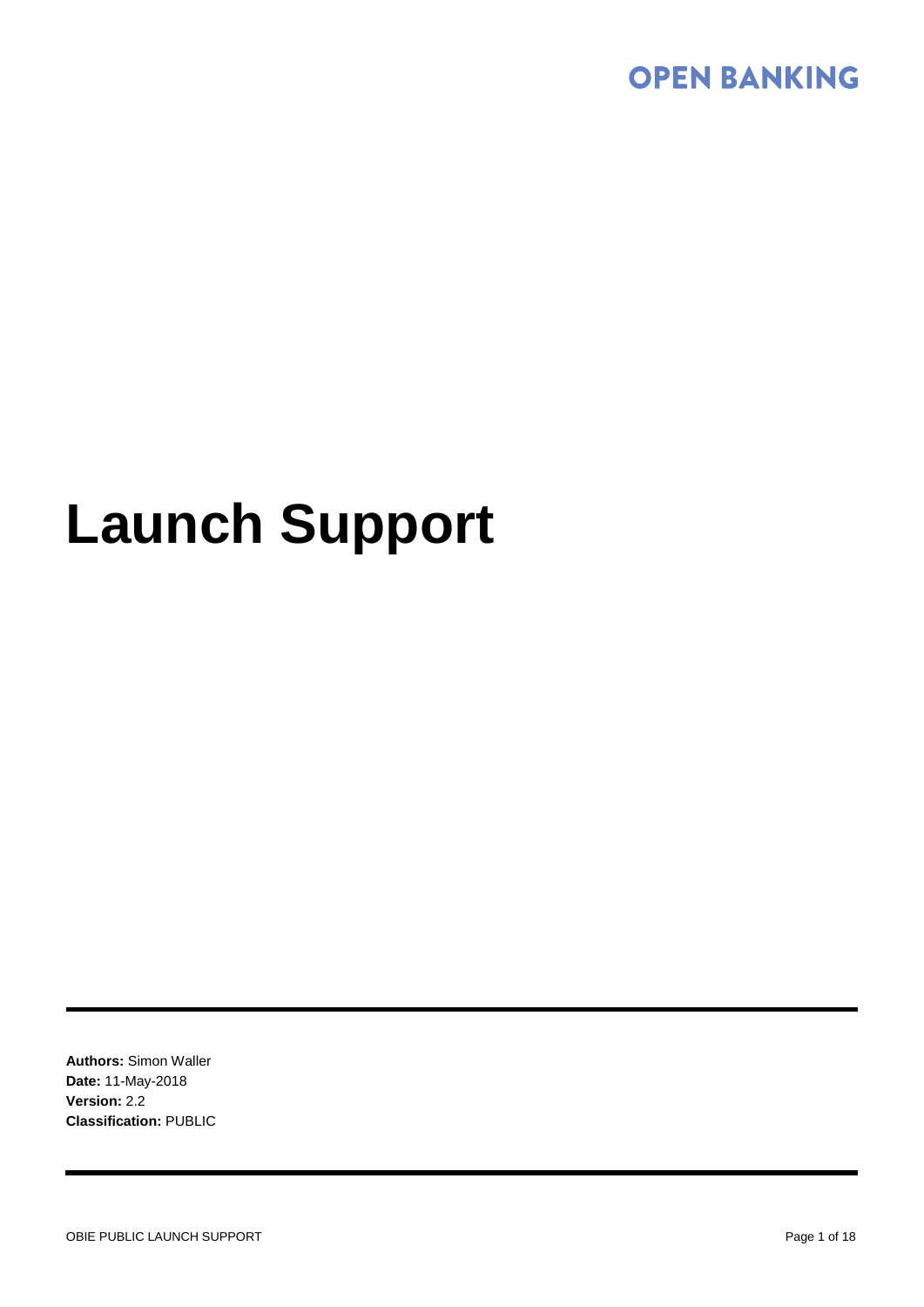#### **DOCUMENT VERSION HISTORY**

| Version | Date        | <b>Author</b>       | <b>Comments</b>                                                                                             |
|---------|-------------|---------------------|-------------------------------------------------------------------------------------------------------------|
| 0.1     | 09-Apr-2018 | <b>Simon Waller</b> | Initial Draft                                                                                               |
| 0.2     | 12-Apr-2018 | <b>Simon Waller</b> | Initial Participant flows included                                                                          |
| 0.2     | 17-Apr-2018 | <b>Simon Waller</b> | Updated summary flow included                                                                               |
| 1.0     | 27-Apr-2018 | <b>Simon Waller</b> | Updated with latest 2018 Testing Approach                                                                   |
| 1.1     | 27-Apr-2018 | <b>Simon Waller</b> | Updated with Conformance Tool commentary                                                                    |
| 2.0     | 11-May-2018 | <b>Simon Waller</b> | Updated with review commentary from internal<br>OBIE review including Legal & Reg and<br>Programme Director |
| 2.1     | 11-May-2018 | <b>Simon Waller</b> | Final Version incorporating Legal & Reg<br>commentary                                                       |
| 2.2     | 11-May-2018 | <b>Simon Waller</b> | Updated Final Version to further align with<br>Glossary                                                     |
|         |             |                     |                                                                                                             |

| <b>Name</b>           | Role                                            | Workstream | Approver / Reviewer / Informed |
|-----------------------|-------------------------------------------------|------------|--------------------------------|
| Imran Gulamhuseinwala | <b>OBIE Trustee</b>                             | Trustee    | Approver                       |
| <b>Ed Colley</b>      | OBIE Programme Director OBIE Programme Approver |            |                                |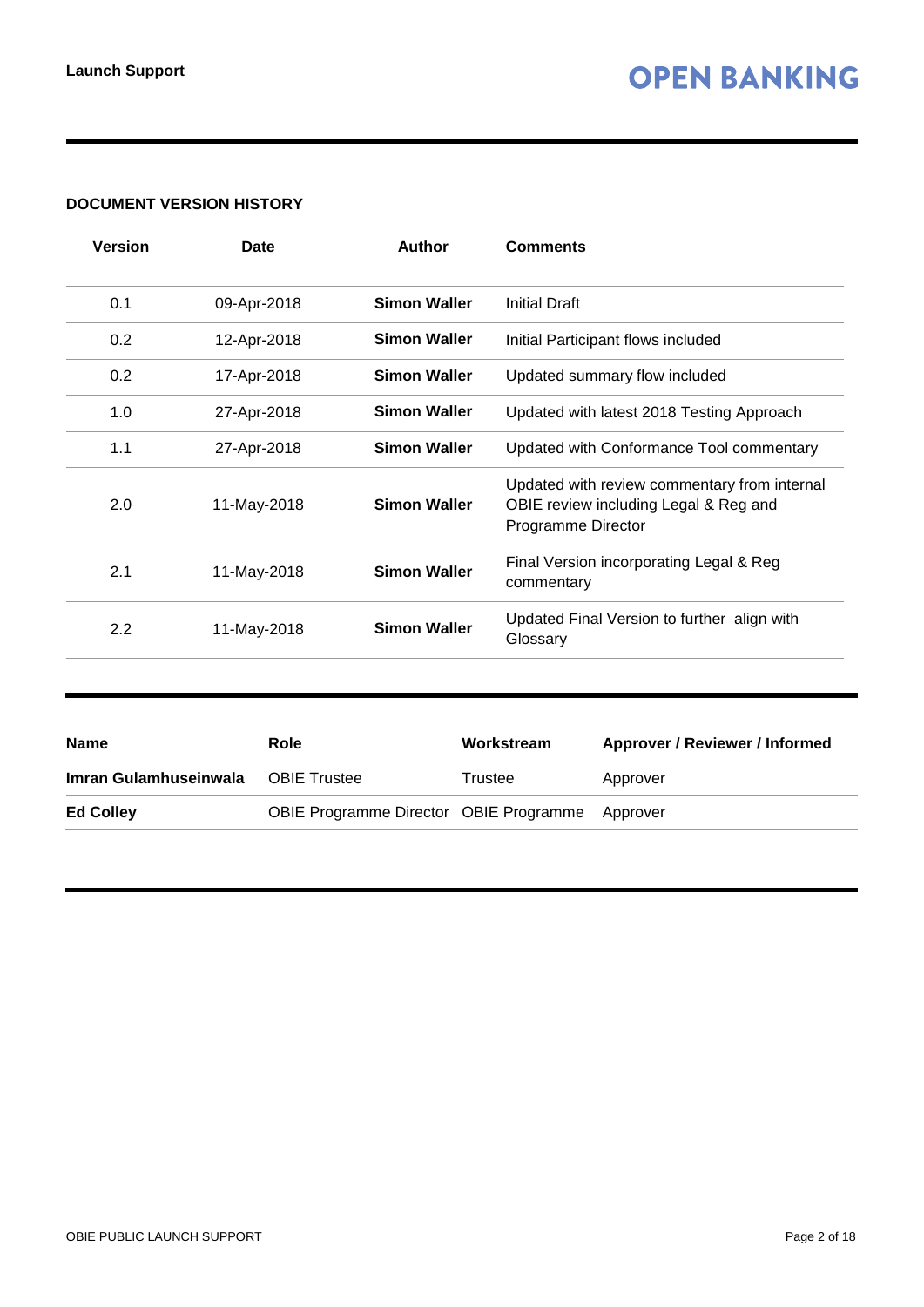#### **Contents**

| 1  | Objectives of Launch Support                                | 4              |
|----|-------------------------------------------------------------|----------------|
| 2  | Purpose of Document                                         | 6              |
| 3  | Principles of Launch Support                                | 6              |
| 4  | Launch Support - Participant Journey                        | $\overline{7}$ |
| 5  | Open Banking 2018 Testing Approach - Summary                | 8              |
| 6  | 2018 Testing Approach – Testing Tracks & Test Phase Mapping | 11             |
| 7  | 2018 Testing Approach - Voluntary Engagement                | 12             |
| 8  | Launch Support - ASPSP                                      | 13             |
| 9  | Launch Support - TPP                                        | 14             |
| 10 | Launch Support - TSP                                        | 15             |
| 11 | Increasing Functionality of the Test Open Banking Ecosystem | 16             |
| 12 | <b>Communications and Progress Updates</b>                  | 16             |
| 13 | <b>Ticket Management</b>                                    | 17             |
|    | Appendix: Glossary                                          | 18             |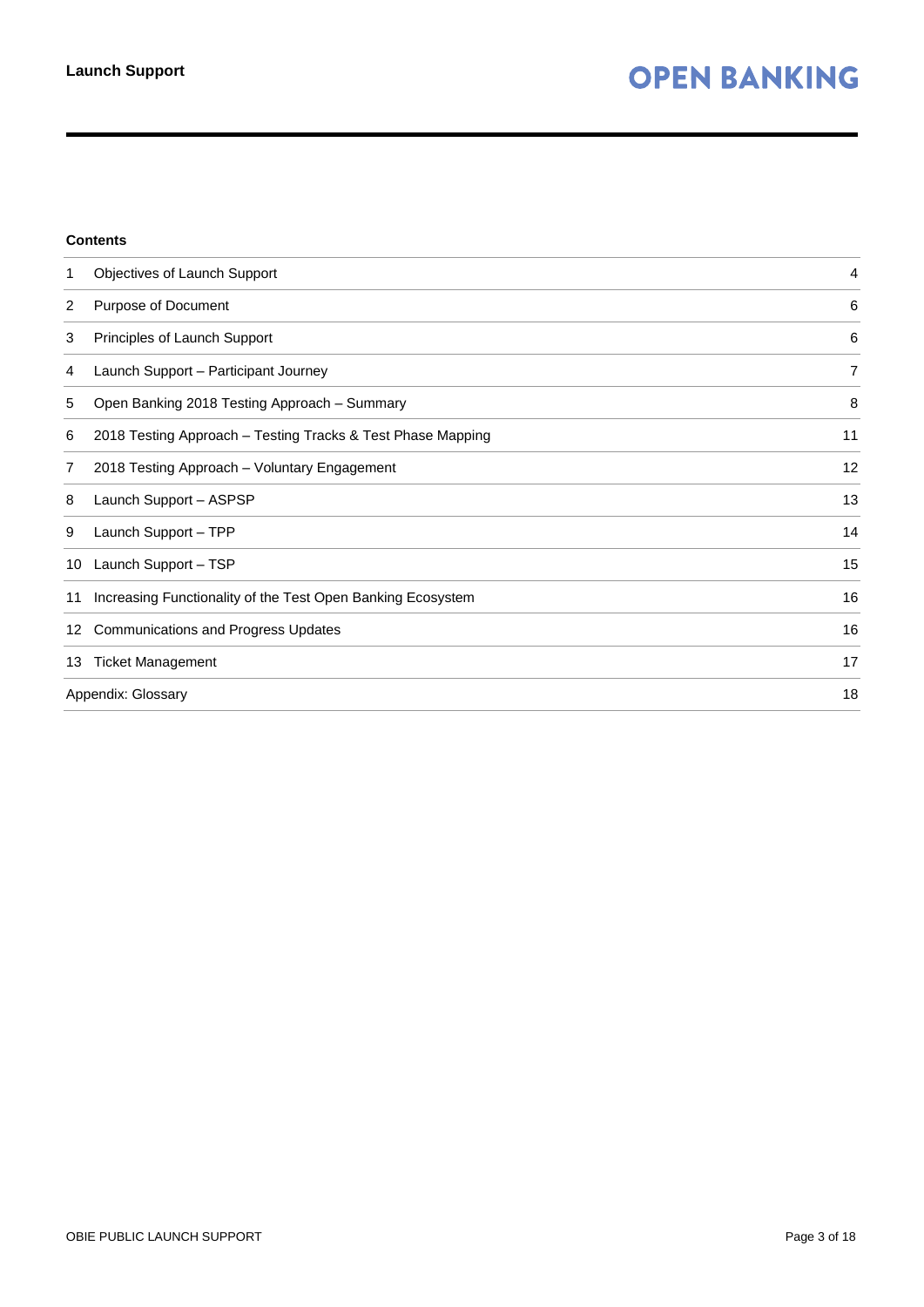### <span id="page-3-0"></span>**1 Objectives of Launch Support**

The Open Banking Implementation Entity (OBIE) would like to ensure all Participants and Technical Service Providers (TSPs) looking to operate within the Open Banking Ecosystems (Test and Live) do so in a supported manner that helps continue to promote the openness that was instigated during the initial Managed Roll-Out period during January to March 2018. (See *Note*)

This will be known as **Launch Support**.

*(Note) The objective of Managed Roll-Out was a voluntary agreement with TPPs to limit volumes in the first few weeks after 13th January 2018 of go-live and overseen by the OBIE. This was to minimise the likelihood of unmanageable volumes in the first stage of go-live whilst maintaining a fair Open Banking Ecosystem.*

The objective of Launch Support is to provide all Participants and TSPs with a level of assistance that will help guide them through testing to go-live (where applicable), ultimately expediting growth of the Open Banking Ecosystem and consumer adoption.

Launch Support will build on the objectives laid down during the initial Managed Roll-out period, namely:

- Access to a Test Open Banking Ecosystem comprising
	- o Open Banking Directory Sandbox
	- o Model Banks
	- o Reference Applications
	- o Integration with ASPSP 'RTS Sandboxes' as they become available
- Support for testing activities from OBIE Testing Workstream
- Support for technical queries from OBIE Participant On-Boarding (POB) Team
- Support during Participant transition to the Live Open Banking Ecosystem e.g.
	- $\circ$  Live Proving support for ASPSPs via coordination of voluntary buddy relationships with authorised and/or registered TPPs
	- o First Occurrence Validation for TPPs via coordination of voluntary buddy relationships with ASPSPs
	- o Voluntary agreements with TPPs to limit volumes in the first few weeks of First Occurrence Validation to minimise the likelihood of unmanageable volumes for new ASPSPs in the first stage of go-live whilst maintaining a fair Open Banking Ecosystem. For TPPs this approach will also ensure good customer outcomes.
	- $\circ$  Support for PR and customer communications through examples such as use of common language and a listing in the regulated providers index on the Open Banking website
- The objective of Launch Support is not to assess or qualify the TPPs before going live. All authorised and/or registered TPPs can operate in live as long as they remain authorised by or registered with a Competent Authority.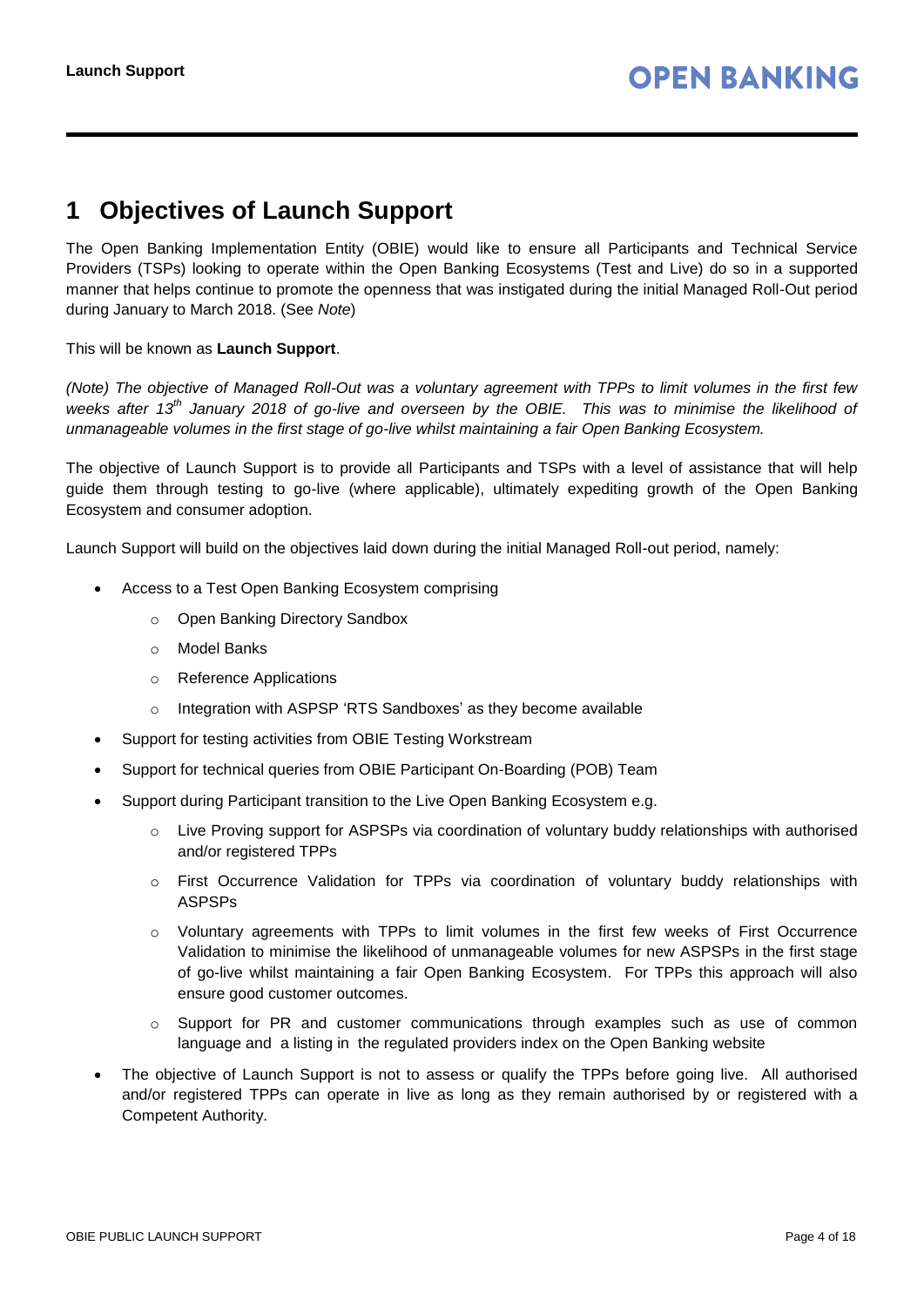As has been seen during the initial Managed Roll-Out, initial 'pipe cleaning' activities took more time and focus than expected and therefore this supports the undertaking of Launch Support including voluntarily controlling volumes to mitigate similar experiences.

This document forms the guidance to Participants and TSPs on how Launch Support can help guide them through their testing journey and on to go-live, where applicable.

As per Managed Roll-Out, relevant legislation and regulation will apply including but not limited to PSD2, PSRs, CMA Order and data privacy legislation (Applicable Law). All Participants are responsible for their own compliance with Applicable Laws, this includes for example complying with any applicable data privacy regulations and obtaining consent under PSD2.

OBIE does not take any responsibility for and disclaims any liability for Participants' failure to comply with Applicable Law.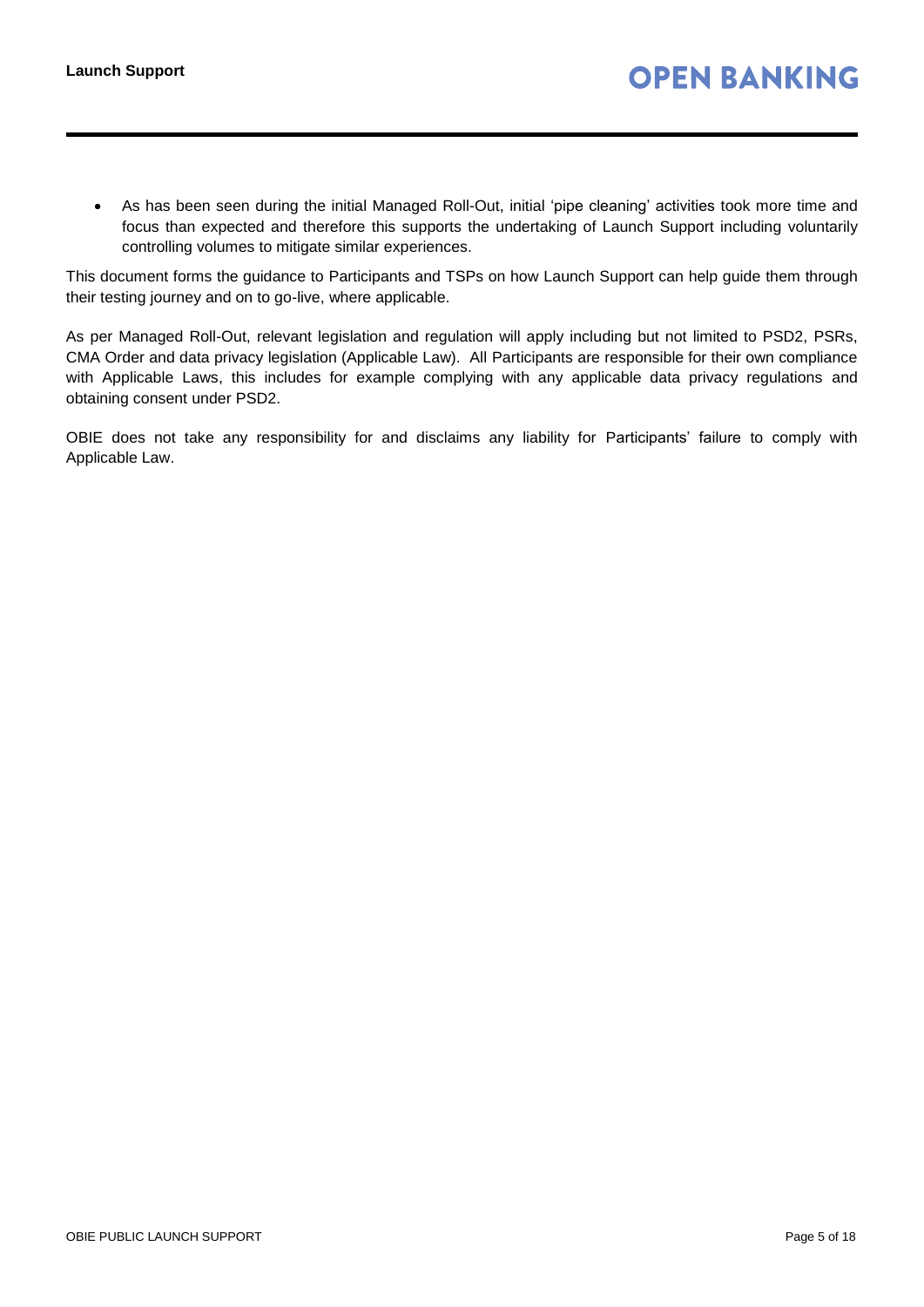### <span id="page-5-0"></span>**2 Purpose of Document**

The purpose of this document is to provide guidance on how Launch Support will operate for Participants and TSPs.

To achieve this, it is necessary to re-cap on the *Open Banking 2018 Testing Approach* to be supported going forwards, as this is a key aspect of Launch Support.

Once the context of the Open Banking 2018 Testing Approach is outlined, this document indicates the coverage of Launch Support for different types of Participants (ASPSPs & TPPs) and TSPs during their journey through testing and on to go-live, where applicable.

Additionally, this document provides a summary overview of the increasing functionality of the Test Open Banking Ecosystem that those Participants and TSPs who continue in testing will receive.

# <span id="page-5-1"></span>**3 Principles of Launch Support**

The following voluntary principles should apply:

- 1. TPPs cannot be discriminated against (the "level playing field for TPPs")
- 2. TPPs should not face additional costs as a result of this approach (the "no barriers to entry" principle)
- 3. TPPs should not face additional requirements over existing regulatory requirements (the "fully authorised/registered" principle)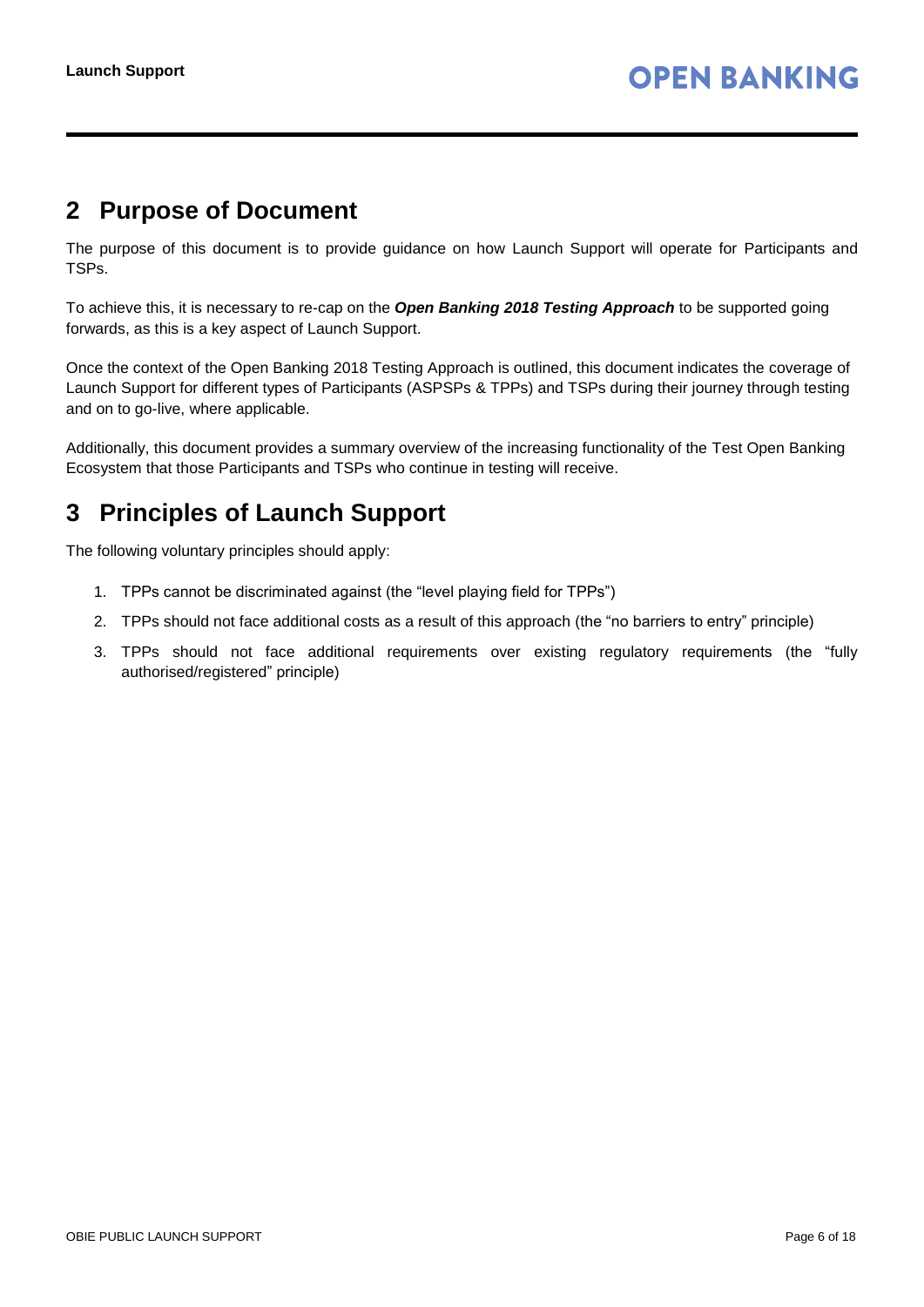# <span id="page-6-0"></span>**4 Launch Support – Participant Journey**



Whilst testing is a key aspect of Launch Support, it can be seen from the above that many teams within the OBIE come under the banner of Launch Support.

OBIE Participant On-Boarding Team in particular will provide technical support relating to issues raised, Directory integration, integration/dynamic registration with Model Banks, running of Conformance Tool etc.

Launch Support is an enduring activity designed to provide support to Participants and TSPs during their testing journey and on to go-live, where applicable.

During Launch Support, OBIE will assist in the coordination of TPP / ASPSP voluntary buddying to ensure dynamic allocation of volumes on a best efforts basis to balance the interest of TPPs and ASPSPs.

Additionally, OBIE will provide support for PR and customer communications through examples such as use of common language and promotion via the Open Banking website.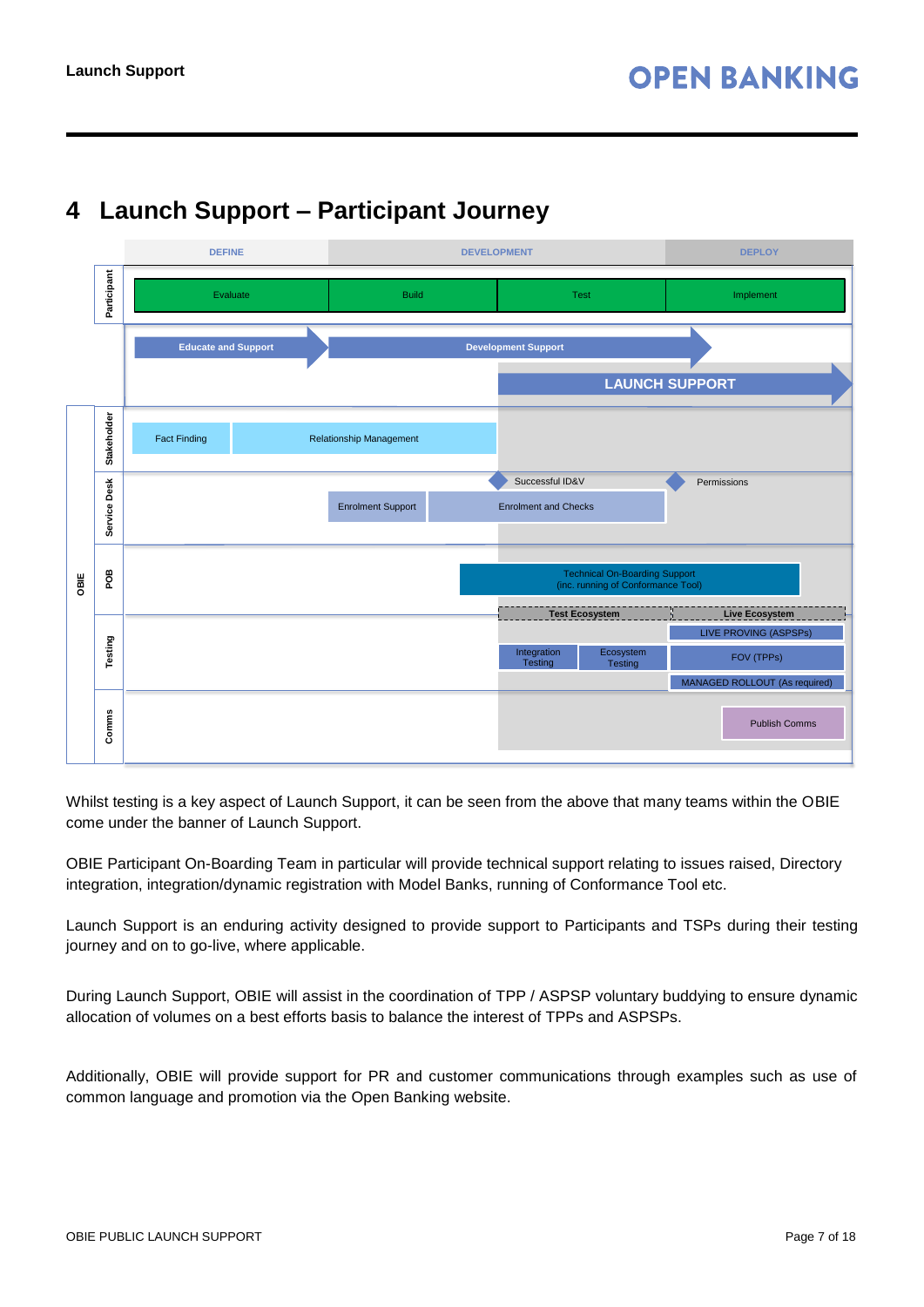# <span id="page-7-0"></span>**5 Open Banking 2018 Testing Approach – Summary**

OBIE has successfully delivered the capability to support the requirements of the CMA Order (Release 1). From a testing perspective OBIE achieved this by implementing a testing approach and environments to support multiple phases of testing.

The purpose of this section is to provide an overview of the OBIE recommended approach for testing as OBIE transitions from Release 1 into the OBIE Roadmap deliverables in 2018/19.

On 15 July 2015, the EBA issued final guidelines on product oversight and governance arrangements for retail banking products. All Participants should make every effort to comply with these guidelines.

This approach takes into consideration the timelines of the future OBIE Roadmap deliverables and their impact on the continuing need to support testing in the Open Banking Ecosystem. The approach must support existing Participants as well as newly enrolled ASPSPs and TPPs. TSPs will be supported in their testing activities in the Directory Sandbox. The approach must also provide provision for 'regulated' and 'unregulated' Participants.

For the purposes of this document regulated and unregulated Participants are defined as:

#### Regulated

An entity that has been granted appropriate permissions from their Competent Authority

Unregulated

- An entity that has indicated that they have applied for (or intend to apply for) but not yet been granted appropriate permissions (ASPSPs and TPPs)
- An entity that does not intend to apply for appropriate permissions (Technical Service Provider TSP)

This approach introduces the notion of 'testing tracks'. There are 3 testing tracks:

- $\bullet$  Track 1 Regulated
- Track 2 Unregulated
- Track 3 Managed Roll-Out

The timelines and test phases incorporated within each testing track are different.

Testing Tracks 1 and 2 forms the OBIE long term (BAU) testing proposition.

Testing Track 3 will be triggered by OBIE as and when required. Managed Roll-Out will be triggered for example when new products or sectors enter the Open Banking Ecosystem. Any planned Managed Roll-Out phase will be communicated and agreed via the appropriate governance forums.

This section will also introduce new OBIE Roadmap testing phases and describe how these new test phases replace the test phases implemented for Release 1.

The OBIE test phases implemented for Release 1 were:

- Integration Testing
- Multi-Party Industry Testing
- Live Proving
- Managed Roll-Out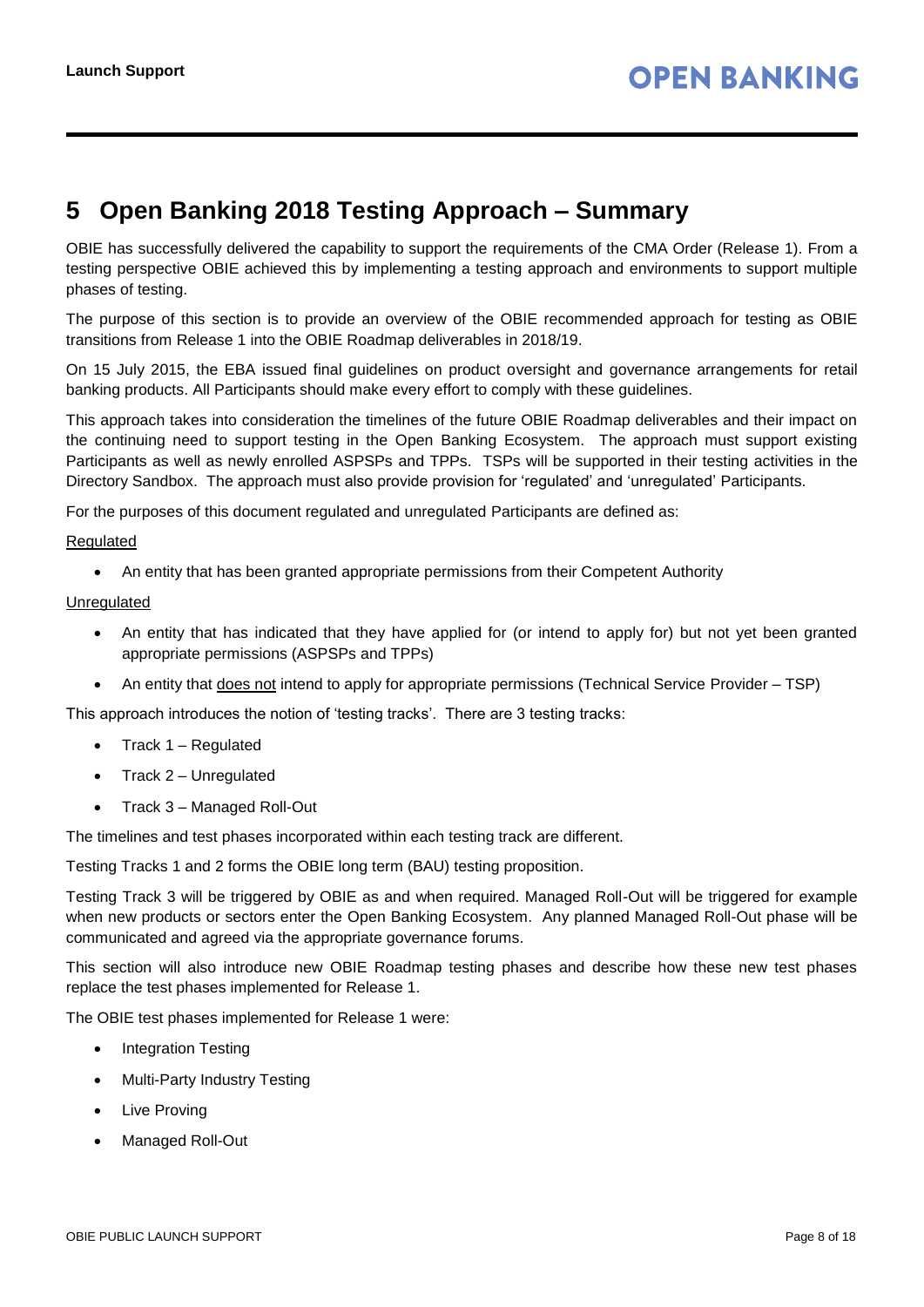The new OBIE test phases implemented for OBIE Roadmap are:

- Integration Testing
- Ecosystem Testing
- Live Proving
- First Occurrence Validation (FOV)
- Managed Roll-Out

#### **Live Proving, First Occurrence Validation and Managed Roll-Out collectively come under the umbrella of Launch Support. These remain voluntary for all Participants.**

#### **Track 1 – Regulated**

• The purpose of Track 1 is to allow new and existing regulated ASPSPs and TPPs to engage in testing with OBIE and the Participants will engage in Integration, Ecosystem and **FOV or Managed Roll-Out** Testing. If Managed Roll-Out, then this will become Track 3.

#### **Track 2 – Unregulated**

• The purpose of Track 2 is to allow new and existing unregulated ASPSP, TPP and TSPs to engage in testing with OBIE and the Participants and TSPs will engage in Integration and Ecosystem Testing. Movement onto Track 1 will occur as and when Participants complete their authorisations/enrolment and become regulated.

#### **Track 3 – Managed Roll-Out**

• OBIE will trigger a phase of Managed Roll-Out upon the introduction of a major release into the Open Banking Ecosystem. The purpose of a phase of Managed Roll-Out is to facilitate a smooth, controlled (volume-based) roll-out of the release.

#### **N.B. Production Reference Accounts**

During FOV or Managed Roll-Out, OBIE may require access to ASPSPs Production Reference Accounts to facilitate testing whilst not exerting the overhead of support on ASPSPs. If required. OBIE and the ASPSP would enter into an agreement for OBIE to manage these accounts during the FOV or Managed Roll-Out period.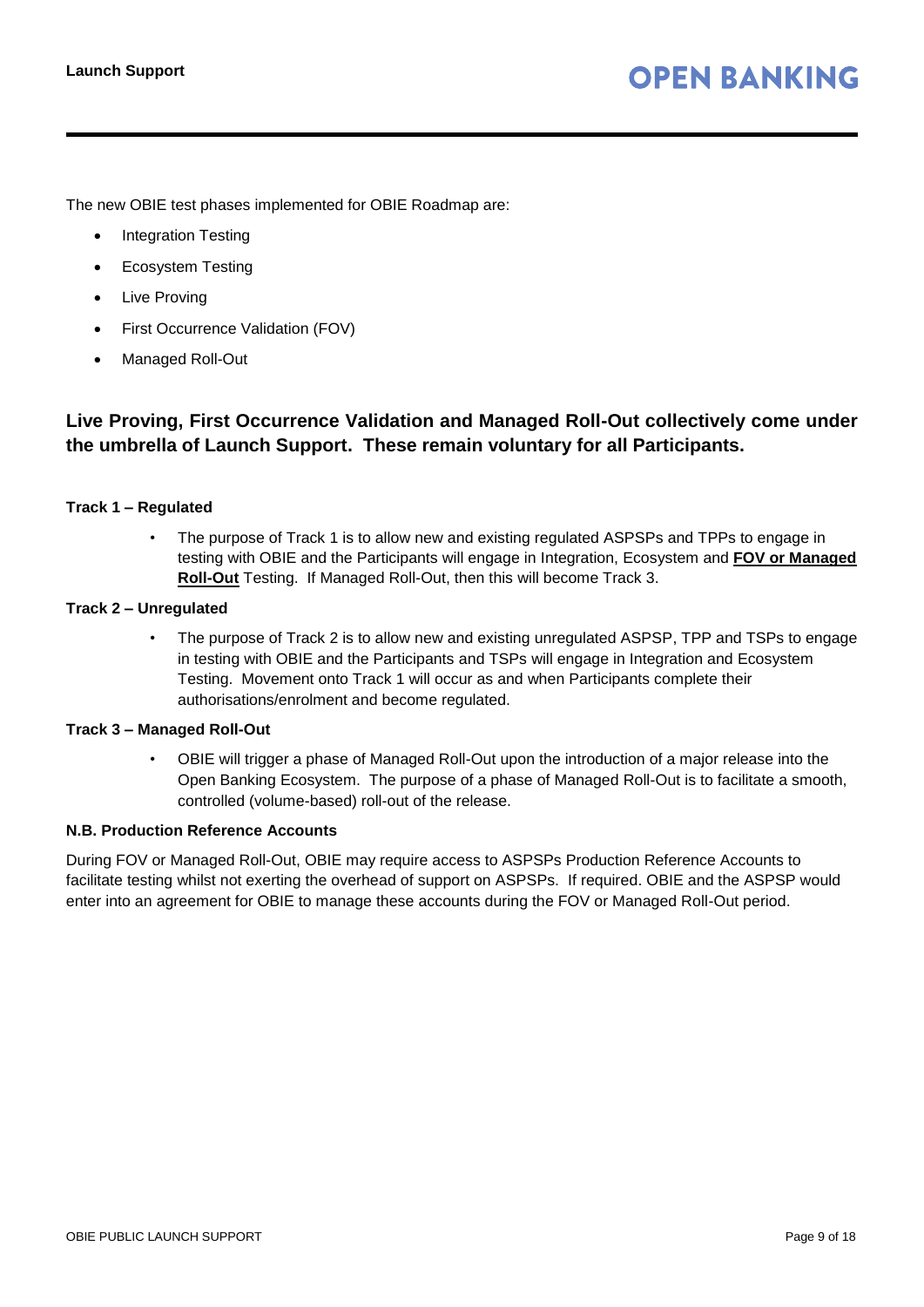| <b>Principles of FOV vs Managed Roll-Out</b>                     | <b>FOV</b> | <b>Managed Roll-Out</b> |
|------------------------------------------------------------------|------------|-------------------------|
| Controlled volumes                                               | <b>Yes</b> | <b>Yes</b>              |
| Production Reference and Staff Accounts before Customer Accounts | <b>Yes</b> | <b>Yes</b>              |
| Controlled roles - AISP before PISP                              | <b>Yes</b> | <b>Yes</b>              |
| Controlled allocation of ASPSPs to TPPs                          | <b>No</b>  | <b>Yes</b>              |
| Management calls                                                 | <b>No</b>  | <b>Yes</b>              |
| Support model                                                    | <b>No</b>  | <b>Yes</b>              |
| MI reporting                                                     | <b>No</b>  | <b>Yes</b>              |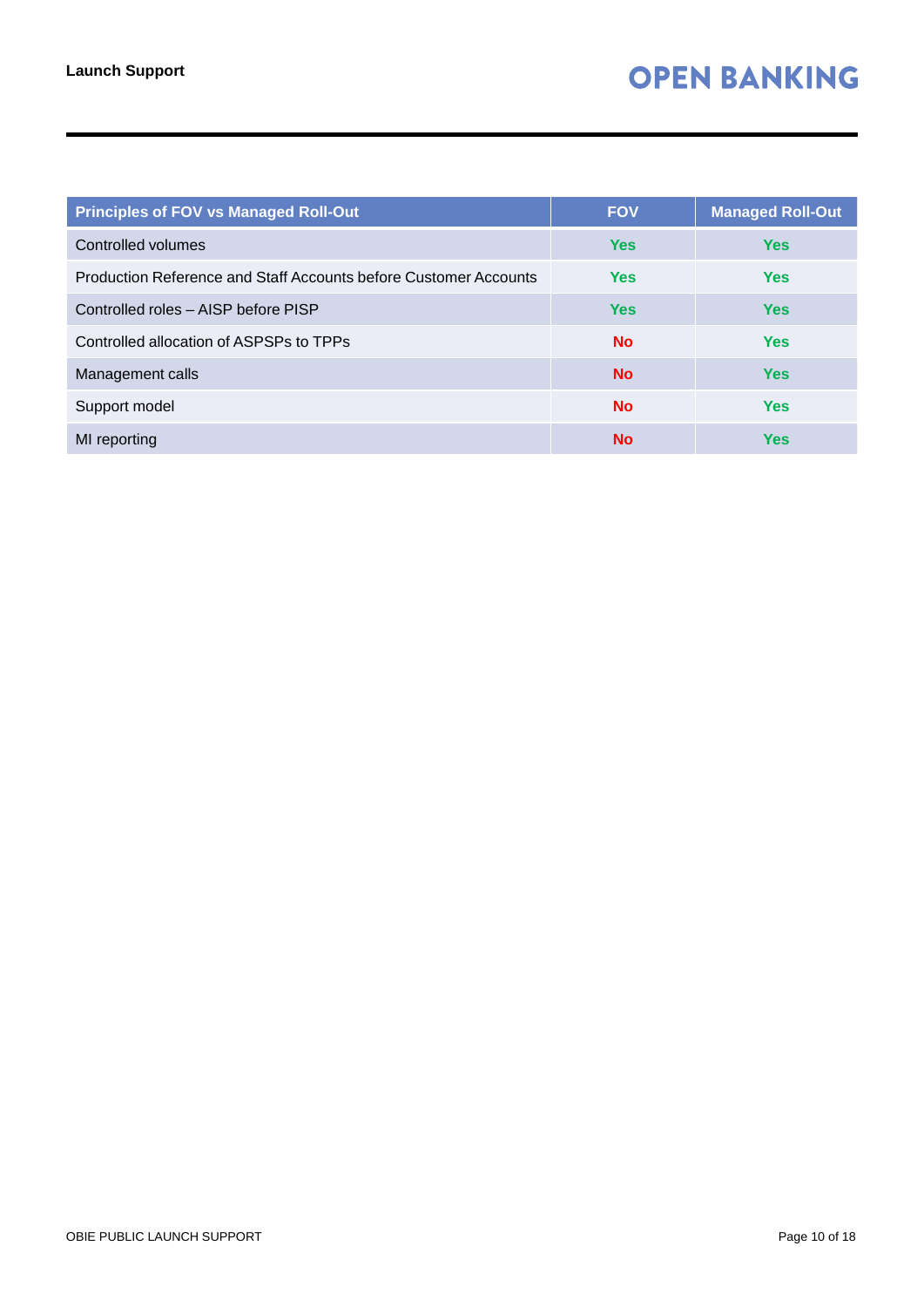## <span id="page-10-0"></span>**6 2018 Testing Approach – Testing Tracks & Test Phase Mapping**

| <b>Testing Tracks</b> | <b>OBIE Roadmap Test Phases</b> |                          |                          |            |                  |
|-----------------------|---------------------------------|--------------------------|--------------------------|------------|------------------|
|                       | <b>Integration Testing</b>      | <b>Ecosystem Testing</b> | Live Proving             | <b>FOV</b> | Managed Roll-Out |
| Track 1               |                                 |                          |                          |            |                  |
| Track 2               |                                 |                          |                          | $\sim$     |                  |
| Track 3               |                                 |                          | $\overline{\phantom{a}}$ |            |                  |

- It is recognised that individual Participants and TSPs may have their own specific testing terminology. However, to be able to provide a consolidated view of testing progress across all parties (external to OBIE), it is necessary to ensure an agreed and consistent terminology as per the OBIE 2018 Testing Approach summarised below..
- Below shows how the Release 1 test phases map against the new OBIE Roadmap test phases.

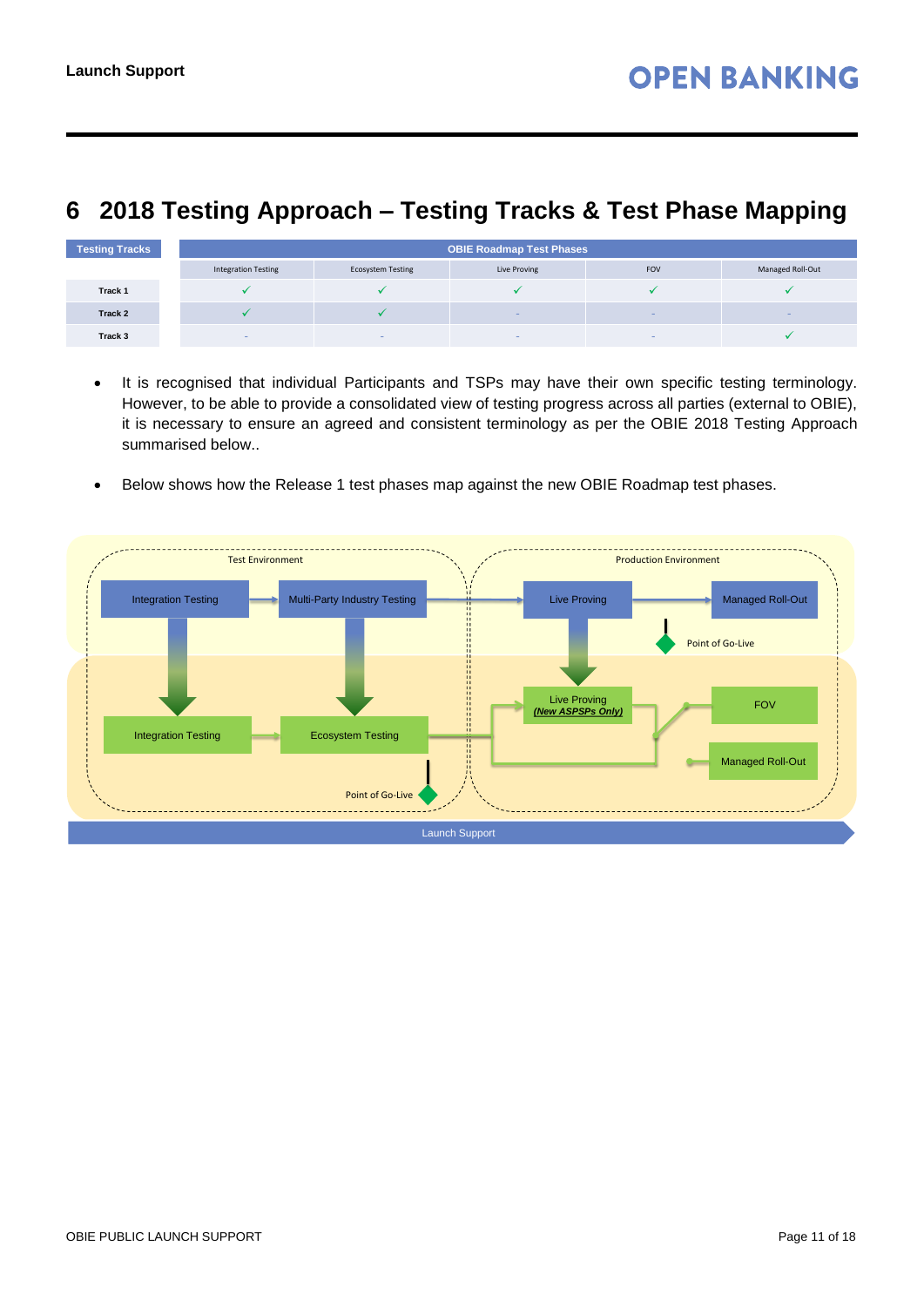### <span id="page-11-0"></span>**7 2018 Testing Approach – Voluntary Engagement**

OBIE will maintain an open inclusive dialogue with all Participants and TSPs. OBIE will actively encourage all Participants and TSPs to engage in testing for the benefit of the individual organisations and the Open Banking Ecosystem as a whole. Depending on the maturity of the individual organisations within the Open Banking Ecosystem, OBIE will guide them to the appropriate testing 'entry point' and provide support as required.

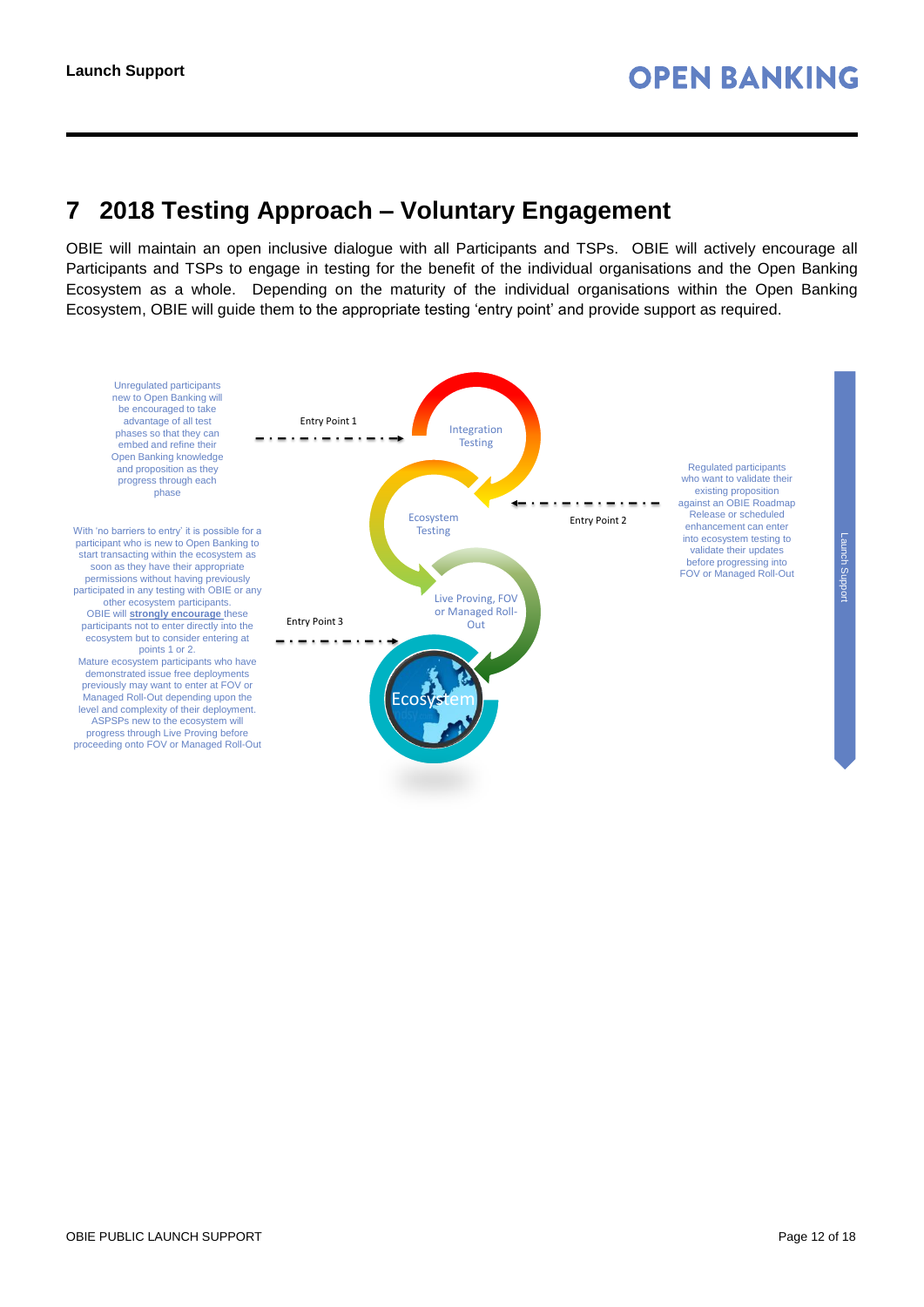# <span id="page-12-0"></span>**8 Launch Support – ASPSP**

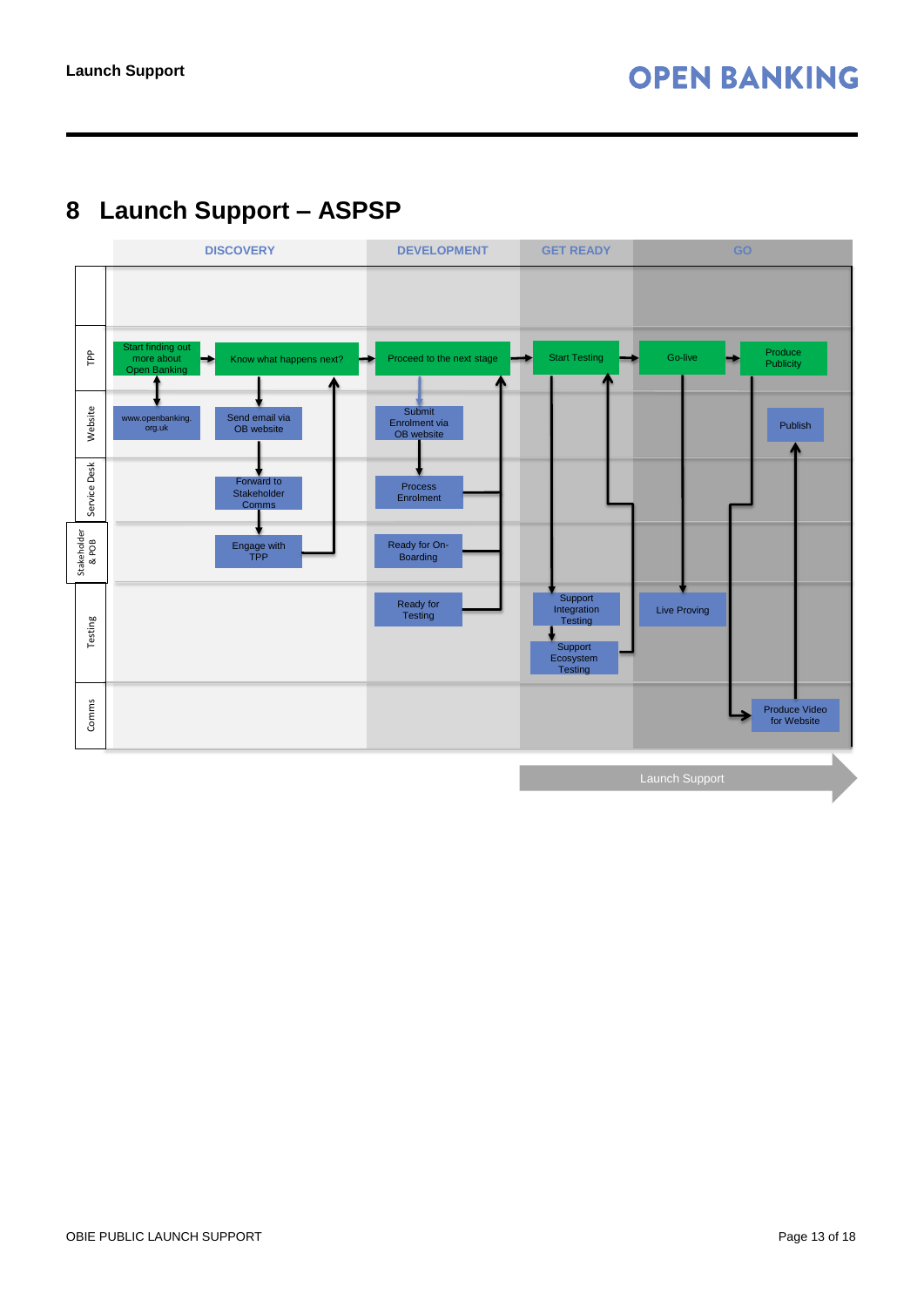# <span id="page-13-0"></span>**9 Launch Support – TPP**

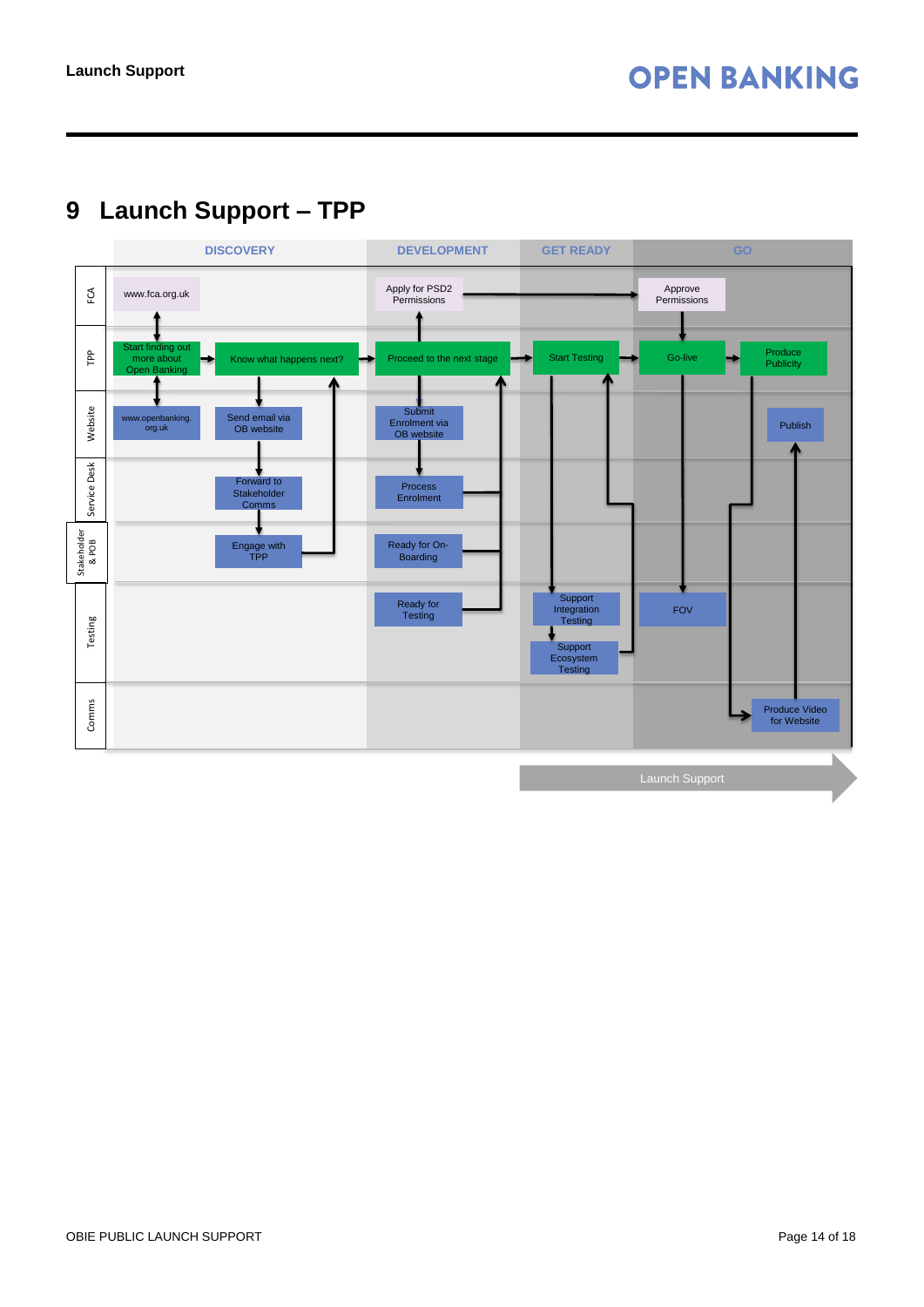# <span id="page-14-0"></span>**10 Launch Support – TSP**

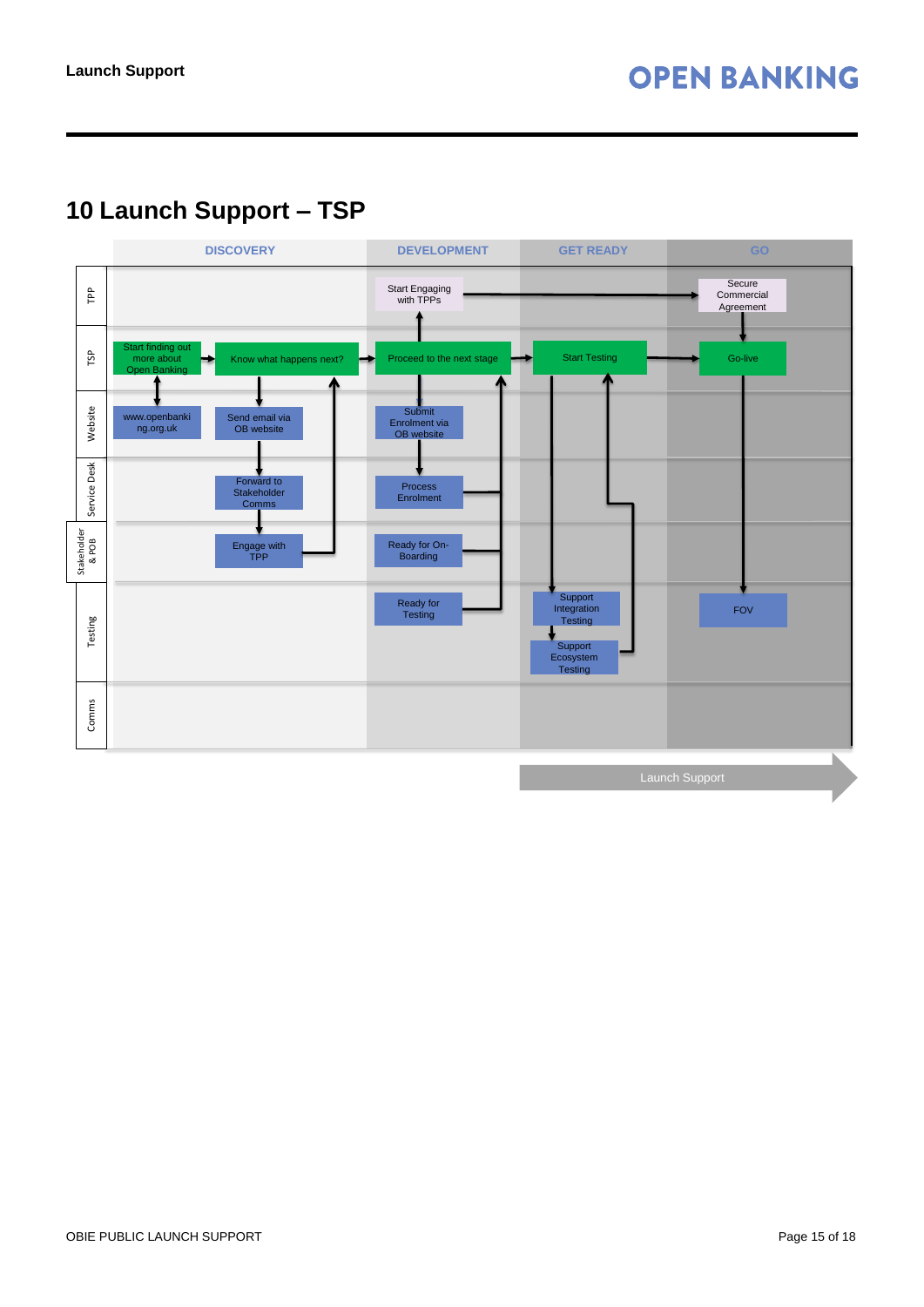### <span id="page-15-0"></span>**11 Increasing Functionality of the Test Open Banking Ecosystem**

As Participants and TSPs progress through the testing aspects of Launch Support, they will increasingly benefit from the increasing functionality of the Test Open Banking Ecosystem as indicated below:



### <span id="page-15-1"></span>**12 Communications and Progress Updates**

Continuing on from the regular existing Open Banking testing meetings, Launch Support updates will be covered as part of the standing agenda items covering the various testing phases, with any issues or escalations also covered.

The existing Open Banking testing meetings are:

|  | Testing Working Group (ASPSPs) |  | Tuesdays, 1000-1100 |
|--|--------------------------------|--|---------------------|
|--|--------------------------------|--|---------------------|

Testing Working Group (All Participants and TSPs) Thursdays, 1100-1200

These meeting are coordinated by OBIE Testing Workstream.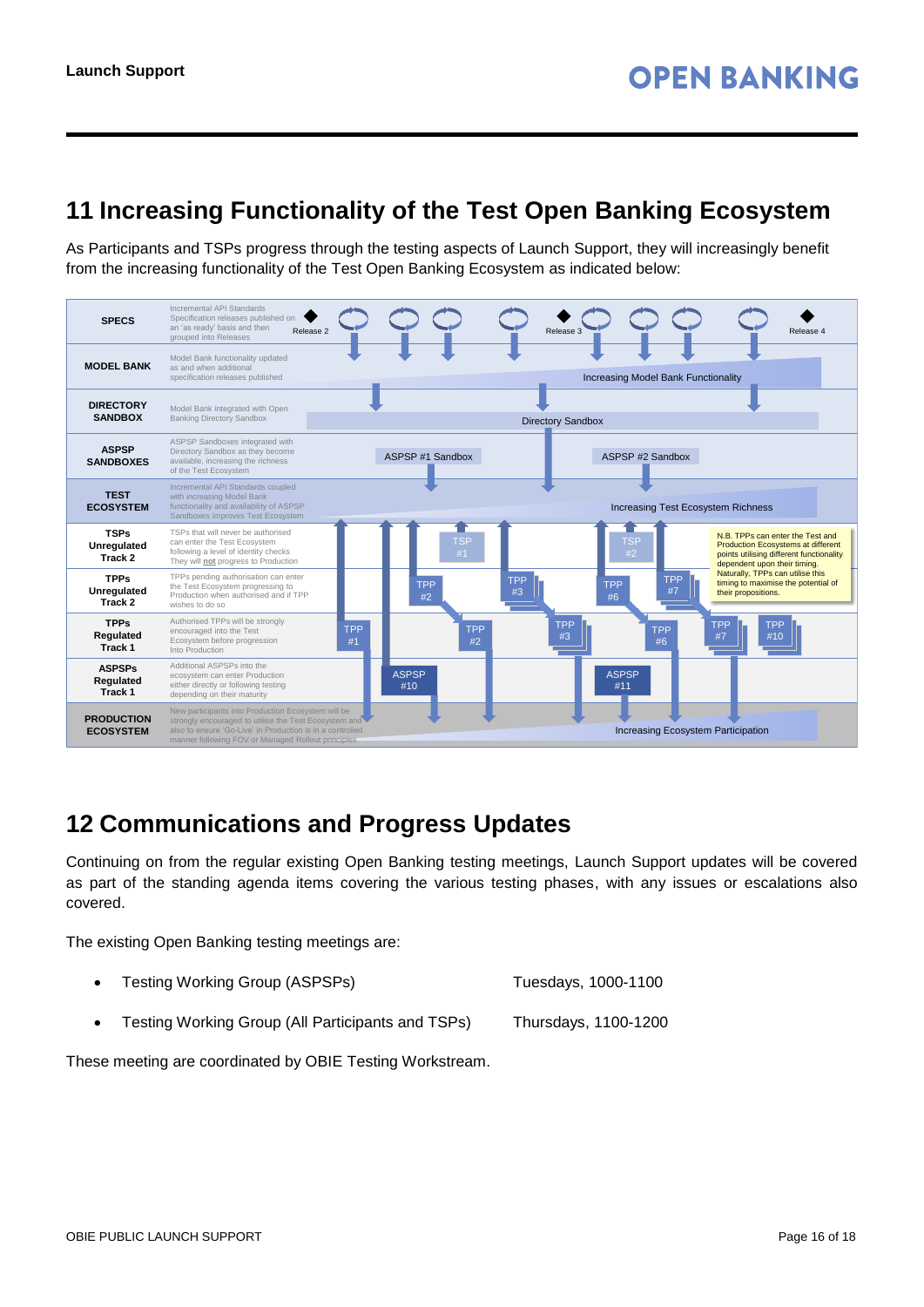### <span id="page-16-0"></span>**13 Ticket Management**

To assist in the identification of common themes during all aspects of Launch Support, identified issues should be raised and managed through the *Open Banking Implementation Entity Jira Service Desk (JSD); the guide to this having been supplied as part of OBIE enrolment,* in addition to the relevant issue management systems of the Participants and TSPs.

For OBIE, two types of issue will exist:

- 1. OB owned issues Issues between Open Banking and Participants (ASPSPs and TPPs)
- 2. Participant and TSP owned issues Issues between ASPSPs, TPPs & TSPs (external to Open Banking)

Traditionally issues between external organisations outside of one's own organisation would not be visible to anyone except the organisations involved. If this model was employed in the Open Banking Ecosystem then multiple organisations could be duplicating time and effort on the same issues and resolutions

In the spirit of openness and in order to facilitate the dissemination of issues and their resolution across the Open Banking Ecosystem, these 'Participant and TSP owned issues' will be raised through the Open Banking JSD.

These issues will be managed by the external organisations involved but because Open Banking will be aware of them they can help where required.